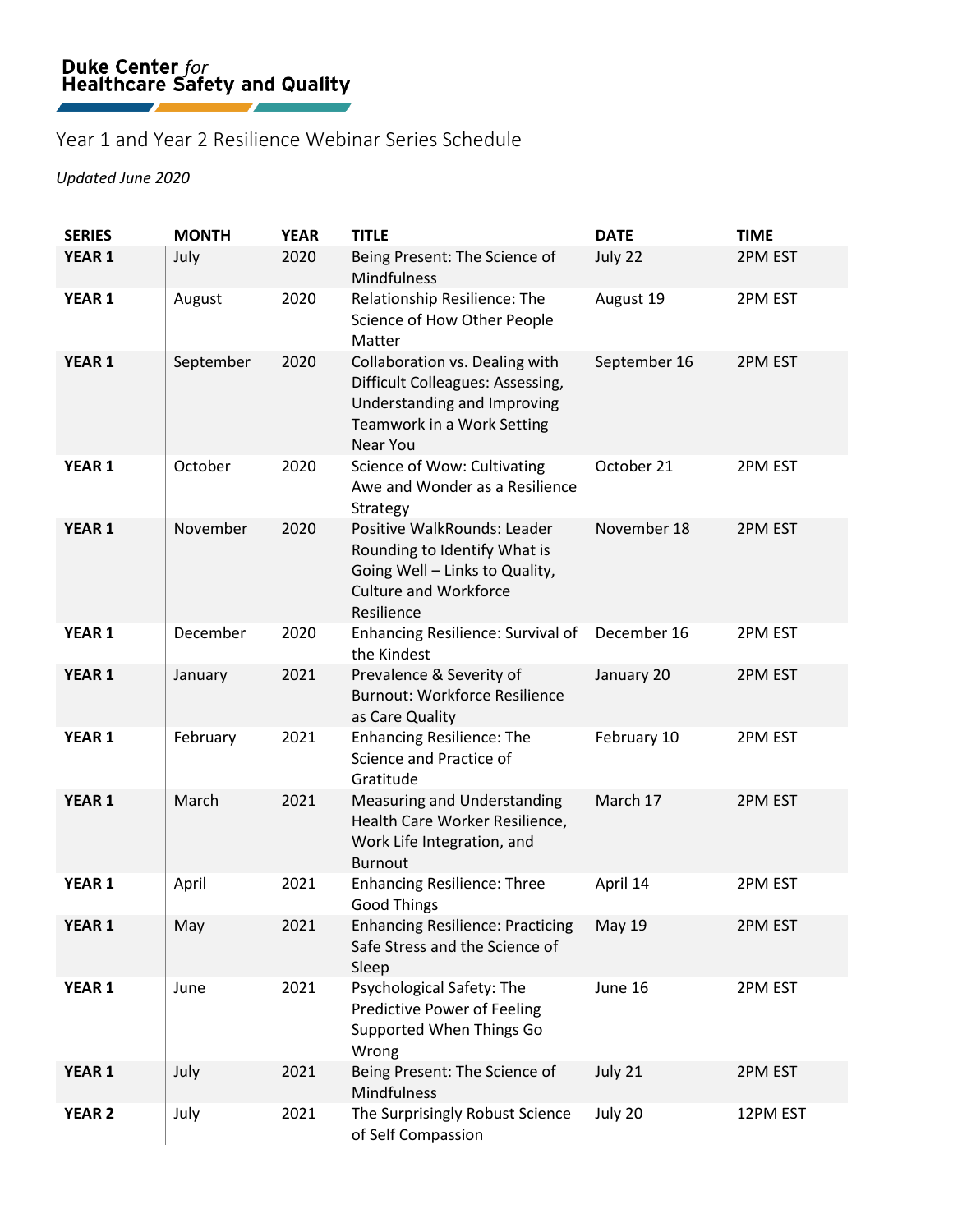| <b>YEAR 1</b>     | August    | 2021 | Relationship Resilience: The<br>Science of How Other People<br>Matter                                                                                                      | August 18    | 2PM EST    |
|-------------------|-----------|------|----------------------------------------------------------------------------------------------------------------------------------------------------------------------------|--------------|------------|
| <b>YEAR 2</b>     | August    | 2021 | Improvement Readiness in<br>Healthcare: Introducing a Metric<br>that assesses the capacity<br>within a work setting to start<br>and sustain quality<br>improvement efforts | August 17    | 12PM EST   |
| <b>YEAR 1</b>     | September | 2021 | Collaboration vs. Dealing with<br>Difficult Colleagues: Assessing,<br>Understanding and Improving<br>Teamwork in a Work Setting<br>Near You                                | September 15 | 2PM EST    |
| <b>YEAR 2</b>     | September | 2021 | Overview of Team Training,<br>Tools, Techniques and<br>Integration into Existing<br>Infrastructure                                                                         | September 14 | 12PM EST   |
| YEAR <sub>1</sub> | October   | 2021 | Science of Wow: Cultivating<br>Awe and Wonder as a Resilience<br>Strategy                                                                                                  | October 20   | 2PM EST    |
| <b>YEAR 2</b>     | October   | 2021 | Absence of Burnout is not the<br>same as Thriving: Moving from<br>Deficit Metrics to Flourishing<br><b>Metrics for Healthcare Workers</b>                                  | October 19   | 12PM EST   |
| <b>YEAR 1</b>     | November  | 2021 | Positive WalkRounds: Leader<br>Rounding to Identify What is<br>Going Well - Links to Quality,<br><b>Culture and Workforce</b><br>Resilience                                | November 17  | 2PM EST    |
| <b>YEAR 2</b>     | November  | 2021 | Patient Safety Leadership<br><b>WalkRounds: Links Safety</b><br>Culture, Burnout and Workforce<br>Well-Being                                                               | November 16  | 12PM EST   |
| YEAR 1            | December  | 2021 | Enhancing Resilience: Survival of<br>the Kindest                                                                                                                           | December 15  | 2PM EST    |
| <b>YEAR 2</b>     | December  | 2021 | The Pursuit of Happiness:<br>Methods vs. Mythology                                                                                                                         | December 14  | 12 PM EST  |
| YEAR 1            | January   | 2022 | Prevalence & Severity of<br><b>Burnout: Workforce Resilience</b><br>as Care Quality                                                                                        | <b>TBD</b>   | <b>TBD</b> |
| <b>YEAR 2</b>     | January   | 2022 | If Culture Eats Strategy for<br>Lunch, Burnout Eats Culture for<br><b>Breakfast: New Evidence About</b><br>the Contagion Effect of Burnout<br>and Impact on Safety Culture | TBD          | <b>TBD</b> |
| YEAR 1            | February  | 2022 | <b>Enhancing Resilience: The</b><br>Science and Practice of<br>Gratitude                                                                                                   | <b>TBD</b>   | <b>TBD</b> |
| <b>YEAR 2</b>     | February  | 2022 | The Funny Thing about<br>Resilience: Evidence for Humor                                                                                                                    | TBD          | <b>TBD</b> |